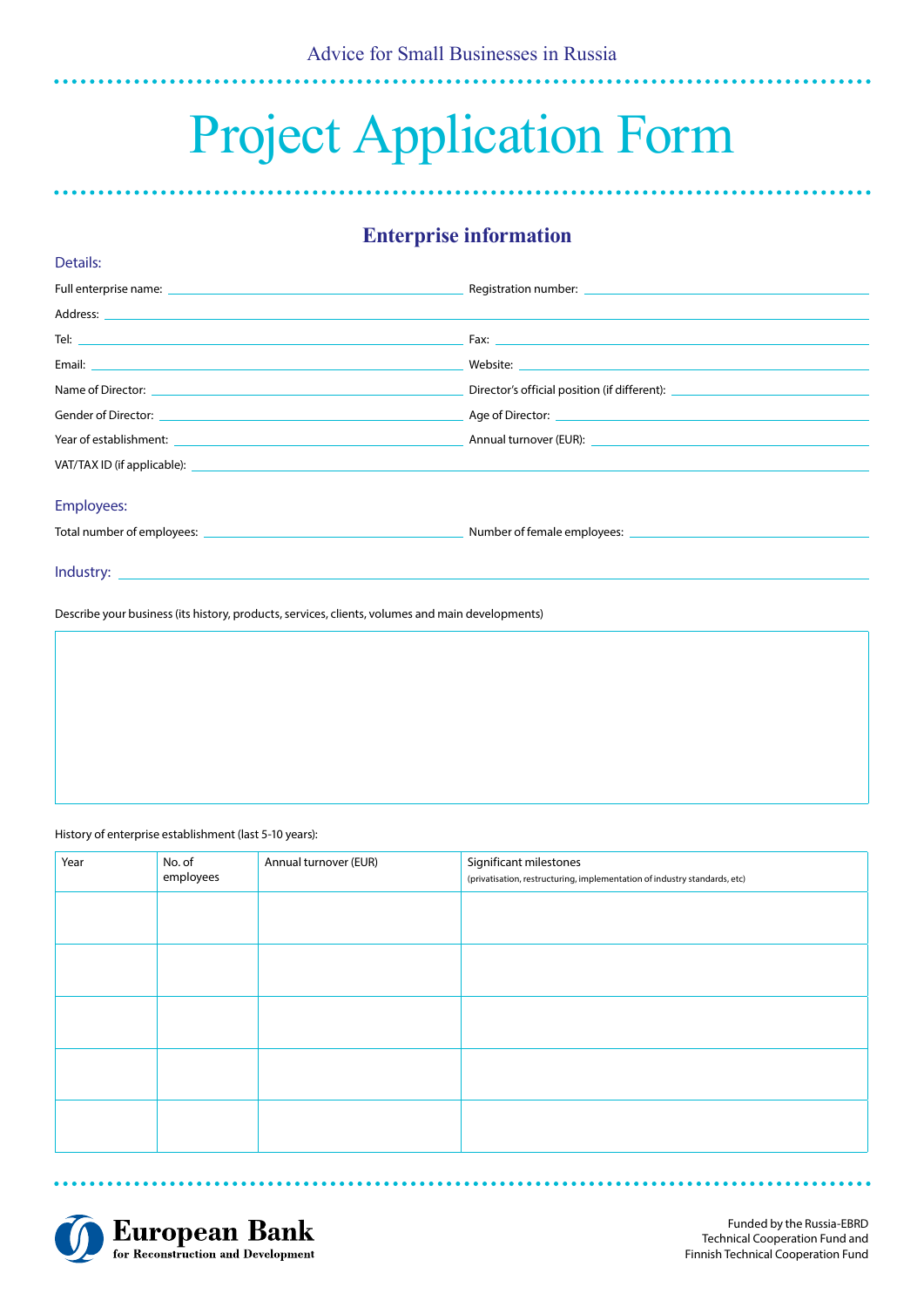### Advice for Small Businesses in Russia

Structure of ownership (distribution of shares or units in %):

| Local %   |  |
|-----------|--|
| Foreign % |  |
| Private % |  |
| Female %  |  |

Product or services and their share of income:

|        | $\%$          |
|--------|---------------|
|        | $\frac{0}{c}$ |
|        | 0/            |
|        | 0/            |
| Export | 0/            |
|        |               |

Investments (please provide information on credits used by company):

| Year | Name of credit institution | Amount (EUR) | Interest rate p.a. | Status<br>(active, repaid,<br>required) |
|------|----------------------------|--------------|--------------------|-----------------------------------------|
|      |                            |              |                    |                                         |
|      |                            |              |                    |                                         |
|      |                            |              |                    |                                         |
|      |                            |              |                    |                                         |

# **Project description**

What are the issues you would like the project to address?

What kind of advice do you require?

What do you expect the project to achieve?



**\*\*\*\*\*\*\*\*** 

Funded by the Russia-EBRD Technical Cooperation Fund and Finnish Technical Cooperation Fund